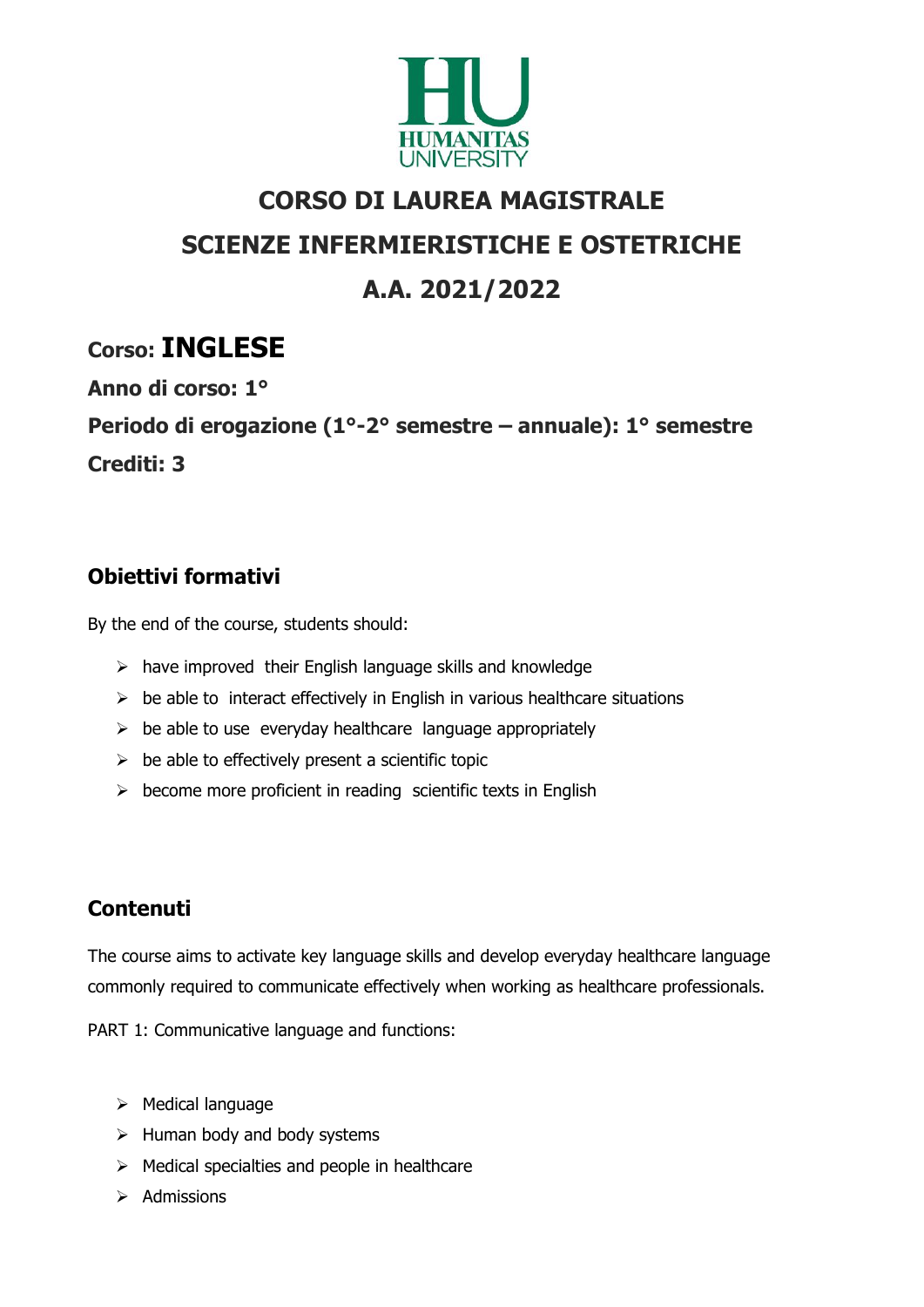

- $\triangleright$  Clothing and toiletries
- $\triangleright$  Discussing pain
- $\triangleright$  Talking about symptoms, illnesses and treatment

PART 2: Medical and scientific English

- $\triangleright$  Orthopaedics and the skeletal system
- $\triangleright$  The muscular system
- $\triangleright$  Pulmonology and the respiratory system
- $\triangleright$  Cardiology and the vascular system
- $\triangleright$  Gastroenterology and the digestive system
- $\triangleright$  Dermatology and the integumentary system
- $\triangleright$  Haematology and immunology
- $\triangleright$  Neurology and the nervous system
- $\triangleright$  Endocrinology and the endocrine system
- $\triangleright$  Andrology, gynaecology and obstetrics

#### PART 3: Reading

- $\triangleright$  Quickly identifying the content and relevance of items, articles and reports
- $\triangleright$  Scanning through a variety of texts in specialized areas to locate relevant details
- $\triangleright$  Understanding in detail and critically interpreting specialized texts
- $\triangleright$  Making effective use of specialized texts to meet academic and professional purposes

#### PART 4: Spoken production

- $\triangleright$  Delivering a presentation on a scientific topic
- $\triangleright$  Summarising materials
- $\triangleright$  Explaining a viewpoint on a topical issue

### Attività di apprendimento previste e metodologie di insegnamento

Students will be exposed to a wide-range of text types and sources related to healthcare and nursing through which they will also be able to focus on developing scientific reading skills.